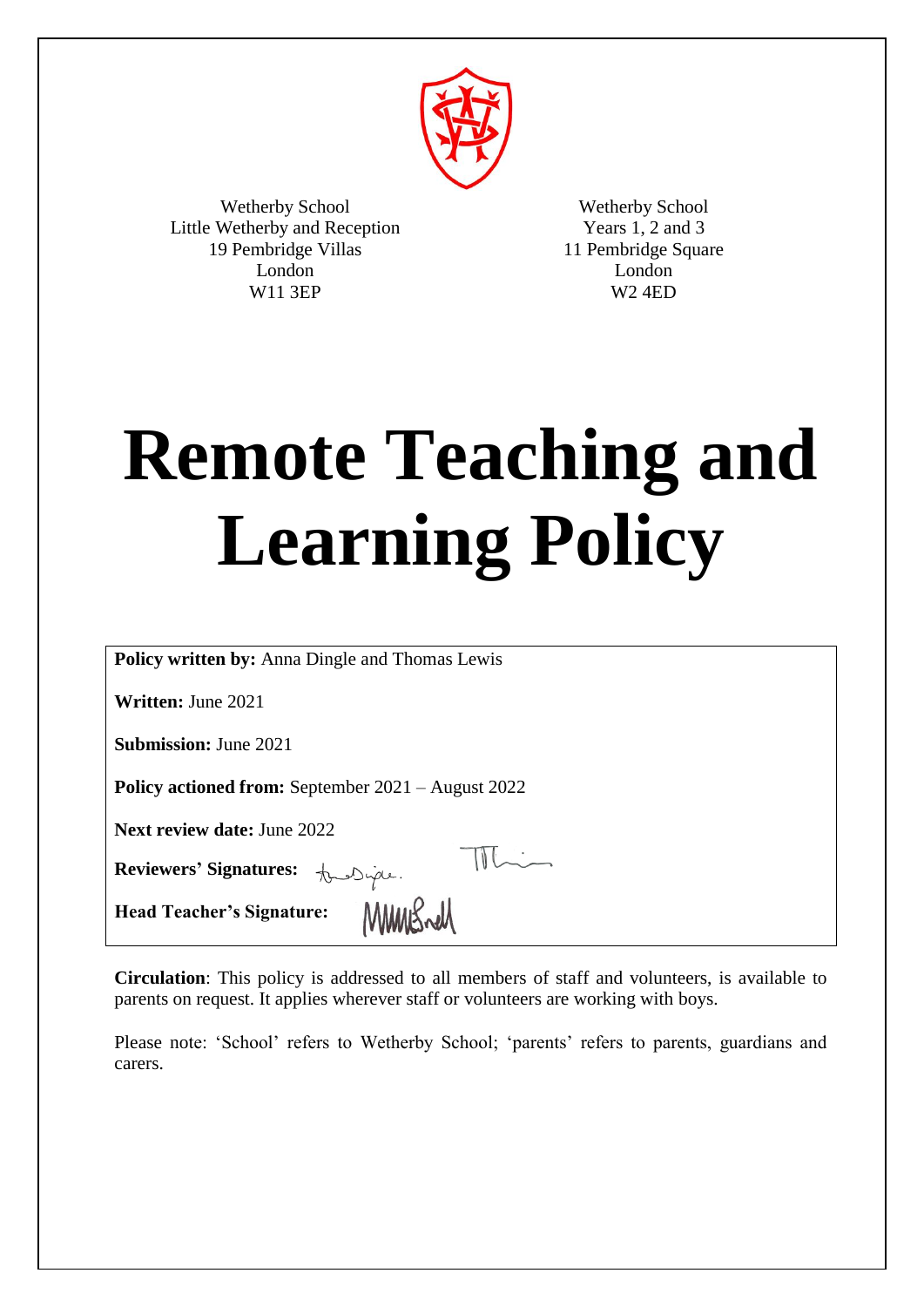

# **Wetherby School**

# **Remote Learning Policy**

This policy relates to all children in the school including those in the EYFS (Reception).

# **Section 1**

# **Rationale**

In the event of school closure, Wetherby School will implement either blended or remote teaching and learning. Through this we will endeavour to maintain a high quality of academic teaching and learning as well as pastoral support for all children. Teaching and learning will be delivered via various online platforms and all members of staff will be available for academic and pastoral support during the period of school closure. The school will reopen when it is deemed safe and appropriate to do so. The remote teaching and learning procedures apply in the following instances:

- Full school closure as deemed by Public Health England
- Class or bubble isolation
- Self-isolating boys
- Boys at home/ sent home for precautionary measures

This policy does not apply in the case of a child being absent from school due to illness or any other personal circumstances. In such instances, the appropriate provisions will be decided upon by the class teacher and the Senior Leadership Team.

# **Introduction**

In certain cases, (global pandemic, terrorism, force majeure) it could be that Wetherby School is forced to close for a period of time. Such a closure should only occur if it were in the best interests of the children and of the Wetherby School community. During any period of closure, it is essential that children have access to a high-quality education and that children and families have access to pastoral support. Wetherby School will ensure that there are clear procedures in place for parents and children and that strong links of communication remain in place between parents, children and staff.

This policy also applies in two other eventualities; when a class group (bubble) may be required to isolate and remain at home or if boys in the school are required to isolate at home for this reason alone. This does not apply in the case of a child being absent from school due to illness or any other personal circumstances.

# **Aims**

To ensure that:

- All children continue to receive a high-quality education
- Every child has access to appropriate teaching and learning resources
- Children can expect to receive feedback on work completed, where appropriate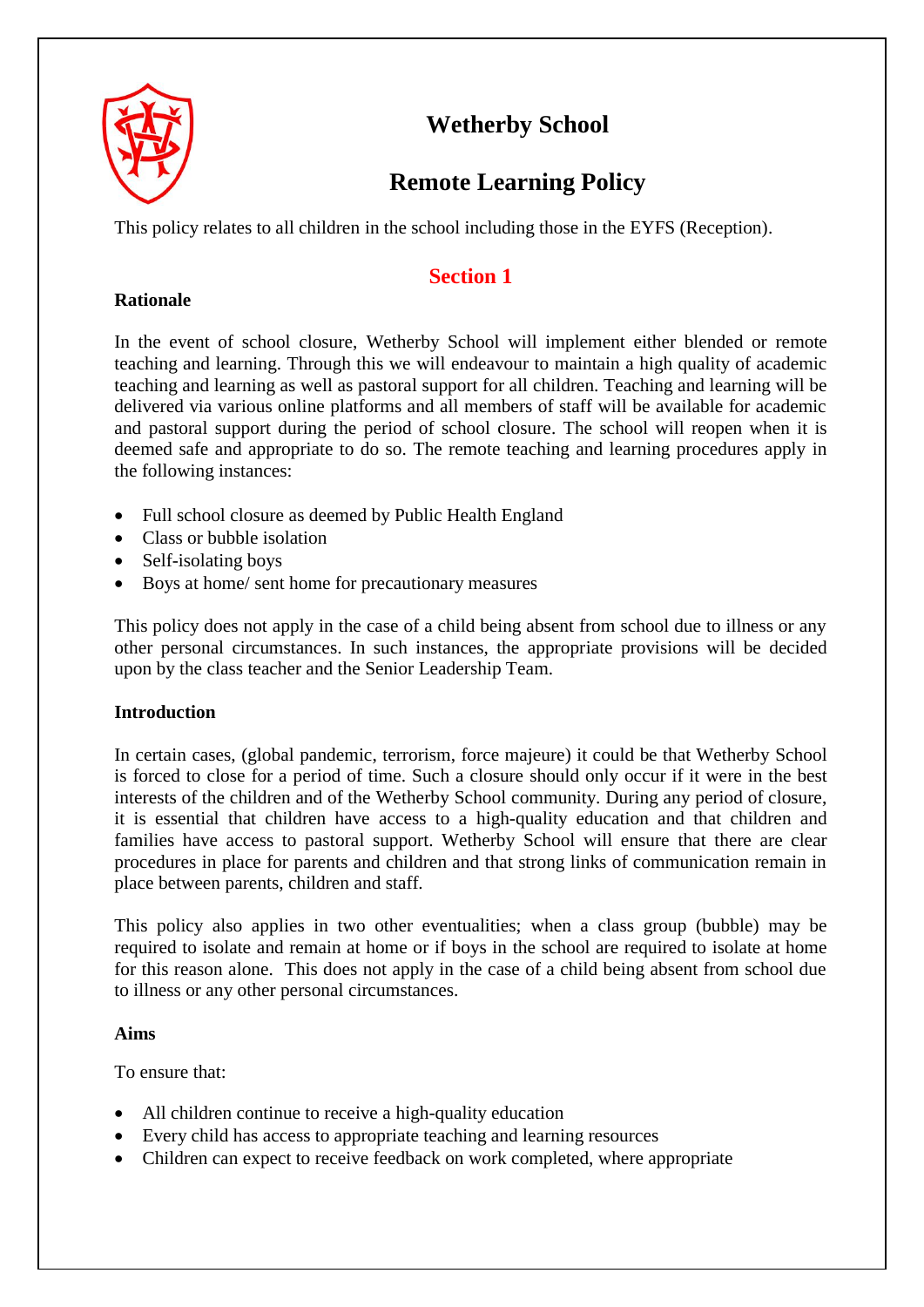- There is a mutual understanding and parents, children and staff can expect their privacy to be respected
- Staff are given the training and support needed to deliver remote teaching and learning
- Regular communication between parents, children and staff is maintained
- Parents, children and staff are kept up to date in regards to the closure of the school
- Safeguarding practices remain in place and parents, children and staff continue to follow school procedures
- Pastoral support is maintained and parents and children will be able to contact relevant staff with any questions or concerns

## **Children**

All children have the right to access education during the school term. They should expect homework during the holidays which, where possible, will always be provided in hard copy. Wetherby School recognises the importance of pastoral support and therefore regular contact with teachers will be made available to all children and parents in the school.

Boys will be expected to be ready for a day of learning. They should make sure they are appropriately dressed and that they have had breakfast. Boys should remember the Wetherby Ambassador Home Learning Rules. They should try to complete all work set and should let their teacher or an adult know if they need further support.

#### **Staff**

Staff will be expected to adhere to the terms of their contract in regards to working hours. They will follow the Staff Code of Conduct Policy when delivering virtual learning and when preparing resources and documents to be shared online. Staff should also expect to be protected by the Remote Learning Agreement, as signed by all parents, and feel secure in the knowledge that their personal information will not be misused.

The school recognises the potential difficulties regarding remote teaching and learning and the implementation of this at home. Staff will ensure that parents have all the resources necessary for supporting their children during remote learning. Staff will continue to adhere to their normal working hours. They will continue to provide academic and pastoral support and parents will be able to communicate with staff via email during this time.

The Senior Leadership Team (SLT) is responsible for formulating and overseeing Wetherby School's Remote Learning Policy. Any questions about the operation of this policy or any concerns about the viability of any part of this policy should be addressed to the Deputy Head or Assistant Head (Academic) in the first instance.

# **Parents**

Parents should also be responsible for monitoring the use of technology and ensure that parental controls are set up on their devices.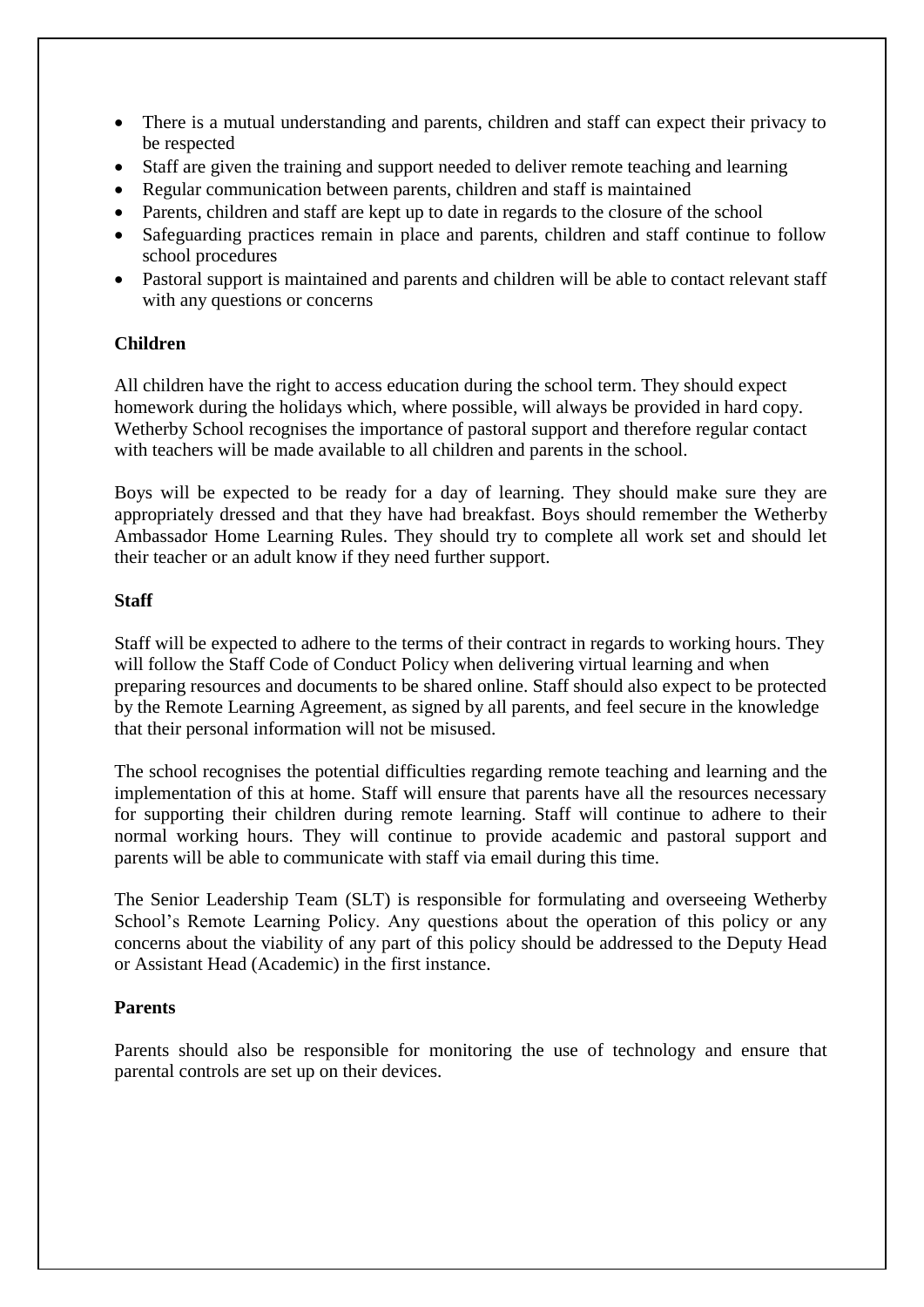## **Pastoral Care**

Pastoral care is integral to academic progress and achievement and the school will ensure that the pastoral care and wellbeing of each boy is monitored throughout any period of remote teaching and learning. Pastoral care is the responsibility of the whole school community and staff will work closely with parents to ensure that it is maintained. Weekly phone calls or video calls will enable teachers to meet with boys on a regular basis. Boys may use these calls to discuss academic and pastoral issues. Class teachers will continue to monitor the pastoral and personal development of the boys in their class. They will participate in boy progress and wellbeing meetings with the SLT once every half term. These meetings will take place via Microsoft Teams. Pastoral care and wellbeing will continue to be overseen by the Assistant Head (Pastoral Care), the Assistant Head (Wellbeing and Safeguarding) and, in Reception, Head of Little Wetherby and Reception (Pastoral).

## **Safeguarding**

Staff and parents should continue to adhere to the school's safeguarding policy. Any concerns should be reported immediately to the Designated Safeguarding Lead (DSL), or the Deputy Designated Safeguarding Lead (DDSL). Staff will continue to report any safeguarding concerns and record these through My Concern, which will be monitored by the DSL, the DDSL and the SLT. Any serious concerns will continue to be dealt with in accordance with the safeguarding policy, with the reporting of concerns to the relevant channels. Parents will be able to contact any member of staff regarding safeguarding concerns, at any point.

Please refer to the Safeguarding Policy for further information.

#### **E-Safety**

Wetherby School will manage incidents in accordance with the procedures outlined in the E-Safety Policy. We will inform parents of incidents of inappropriate e-safety behaviour that takes place out of school.

Please refer to our E-Safety Policy for further information.

#### **Registering of Children**

During school closure, class isolation or small group absence we expect parents to follow our usual guidance on absences. Staff will also take informal registers at the start of each online lesson. This will ensure that boys' absences can be closely monitored and followed up where necessary. The Department for Education will issue guidance to schools during this time and Wetherby School will adhere to this guidance.

Please refer to the Digital Attendance Register for further information.

#### **Communication**

Communication between boy, parents and staff is crucial during a period of remote learning. Wetherby School will ensure that high levels of communication will continue during this time.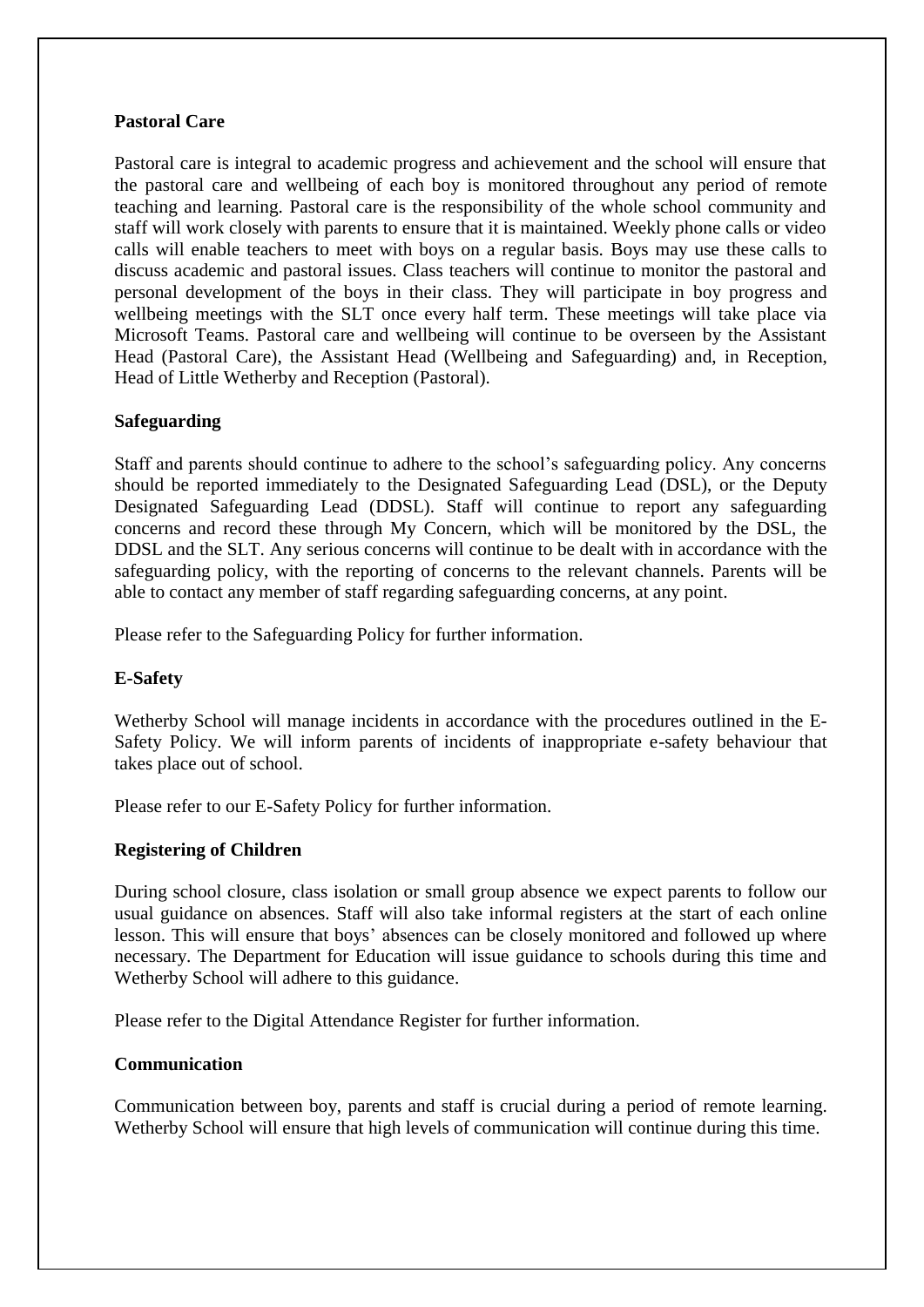#### **SEND**

The Head of Learning Support will communicate with all parents of boys who are on the special needs register and who regularly have one to one sessions at school. One to one sessions will be arranged over Teams to either continue with the planned learning support lessons or to explain concepts which they have found challenging and support with new concepts being taught. The timing of these sessions will be arranged with parents so that they do not coincide with teacher led Teams sessions and are spread out to provide additional support. The provision provided during remote learning will be bespoke to each individual child and individual family circumstances.

There may be particular curriculum software that will help to support children who regularly have1:1 sessions with their learning, the Head of Learning Support will contact parents to give them this software to support learning at this time.

#### **Monitoring and Review**

School closure will be as a last resort and will always be in the interest of the children and of the school community. School will reopen when it is deemed safe and appropriate to do so. In the event of continuously changing national or local events causing school closure, the situation will be closely monitored. Remote learning practices will be adapted if and where necessary, so as to continue the education of the children. Regular communication will be maintained with parents, children and staff. The Headmaster along with the Senior Leadership Team will be responsible for the overall monitoring of the implementation of remote teaching and learning.

# **Section 2**

#### **Provision of Remote Learning**

Microsoft Teams will be the hub for remote learning interactions. Teams meetings allow teachers to host video and audio calls and automatically invite members of their classes. Boys join by clicking the relevant meeting invite in the correct class team. Lessons will not be recorded due to GDPR regulations. Screen sharing will allow teachers to broadcast their screens and open documents during the calls for discussion and sharing with the class. We are mindful that if remote learning is happening nationally then there may be bandwidth restrictions across the UK internet backbone. In this event dropping Teams meetings down to just audio may be necessary. All class work will be set through Seesaw and marked either through a Seesaw image or on return to school in 'Home Learning' exercise book.

#### **Whole school closure – as deemed by PHE**

In the event of a whole school closure, each class will have a 'class group team' created on Teams. Lessons will be taught through Teams via shared screen and conference speaker. Worksheets (if any) and tasks will have been uploaded to Seesaw and should be completed in the Home learning exercise book. These can then be photographed and uploaded to Seesaw for teacher feedback. During a live lesson, additional members of staff will be in the session to provide extra support.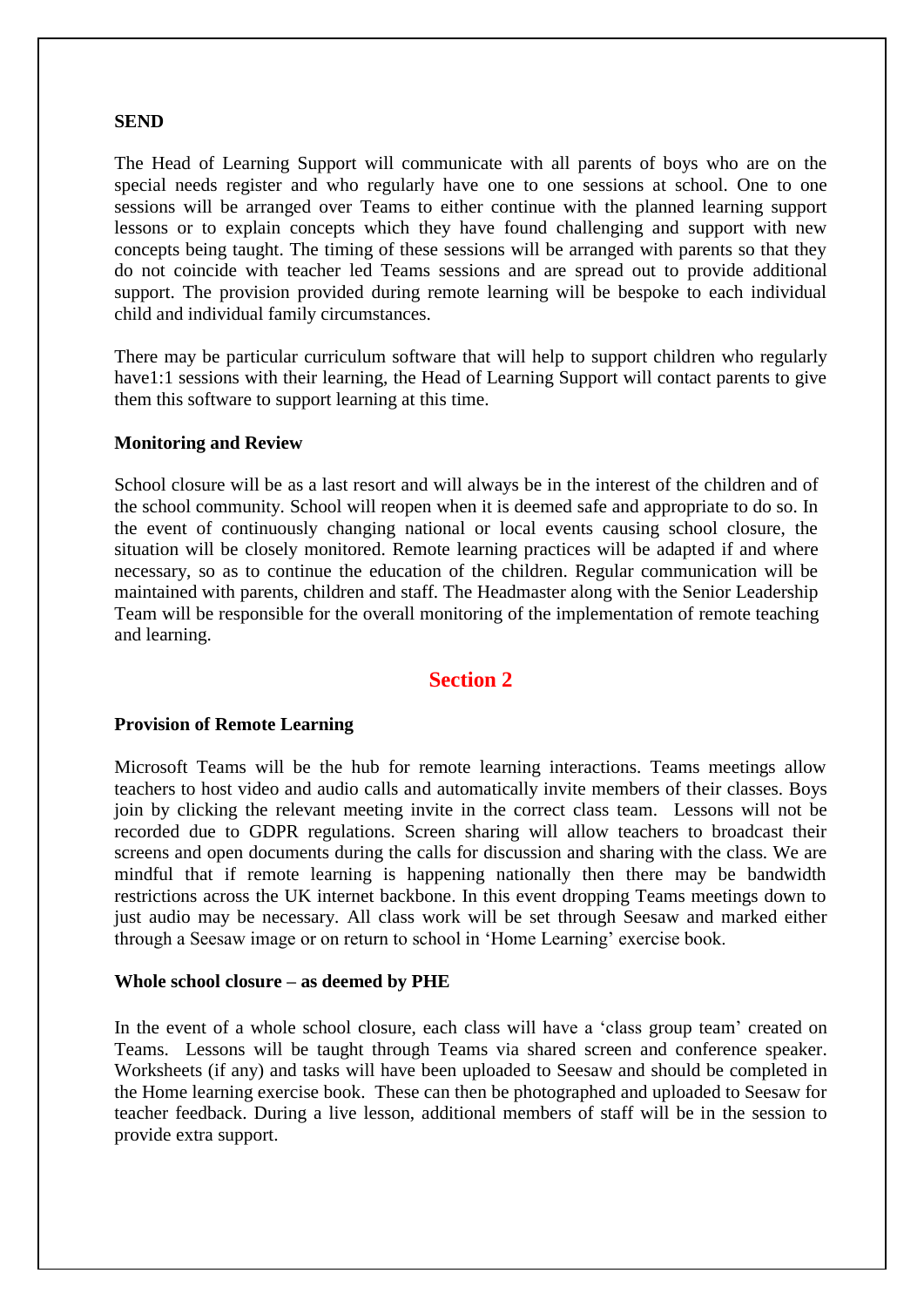During the independent task, staff will be available to support individual boys as and when needed. Additional measures, (extra 1:1 readers, learning support lessons, peri lessons, class pastoral teams) will also take place.

A united timetable will be created for the year group / school and foundation subjects will be taught live through Teams.

Sports lessons will continue on Seesaw with videos posted and an additional live 'hitt' session per year group per week.

#### **Whole Class Isolation – as deemed by PHE**

In the event that a whole class are sent home a 'class team' group is created on Teams. Lessons will be taught through Teams via shared screen and conference speaker. Worksheets (if any) and tasks will have been uploaded to Seesaw and should be completed in the Home learning exercise book. These can then be photographed and uploaded to Seesaw for teacher feedback. During a live lesson, additional members of staff will be in the session to provide extra support.

During the independent task, staff will be available to support individual boys as and when needed. Additional measures, (extra 1:1 readers, learning support lessons, peri lessons, class pastoral teams) will also take place.

The class will follow their usual school timetable and foundation subjects will be taught live through Teams.

#### **Teacher absence**

In the event that the class teacher is ill, all lessons would be live streamed through Teams from a partner class in the year group and supported by an additional member of staff for independent learning. The timetable followed would be the same as the paired class and foundation subjects would also be live taught in this manner. Parents have the option to access the live stream for each foundation subject lesson. Alternatively work will be uploaded to Seesaw to be completed at a time that suits each family.

Sports lessons would continue as a live 'hitt' session once per week.

#### **Self – Isolating Boys**

In the event that a boy has to self-isolate the individual boy will be sent a live stream invitation to the teaching part of the English and Maths lessons. All associated work will be uploaded via Seesaw to be completed in the Home Learning exercise book and returned to school for marking after the self-isolation period is over.

Foundation subjects would also be taught in this manner, if parents wish their sons to join the lesson remotely. Alternatively work will be uploaded to Seesaw to be completed at a time that suits each family.

The timetable would remain consistent with their class in school.